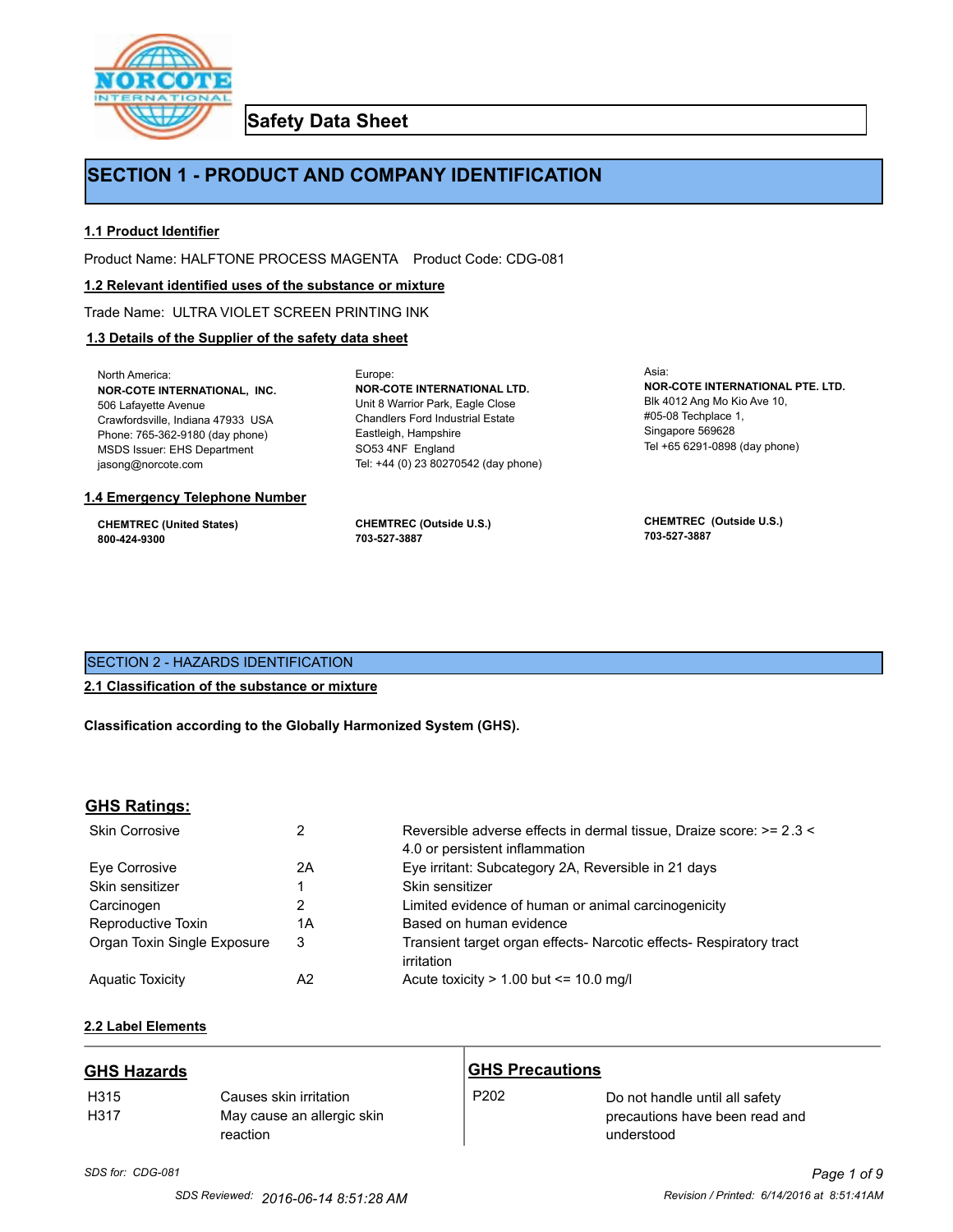| H319 | Causes serious eye irritation               | P <sub>261</sub> | Avoid breathing                                                      |
|------|---------------------------------------------|------------------|----------------------------------------------------------------------|
| H335 | May cause respiratory irritation            |                  | dust/fume/gas/mist/vapours/spray                                     |
| H336 | May cause drowsiness or                     | P273             | Avoid release to the environment                                     |
|      | dizziness                                   | P <sub>280</sub> | Wear protective gloves/protective                                    |
| H351 | Suspected of causing cancer                 |                  | clothing/eye protection/face protection                              |
| H360 | May damage fertility or the<br>unborn child | P362             | Take off contaminated clothing and<br>wash before reuse              |
| H401 | Toxic to aquatic life                       | P302+P352        | IF ON SKIN: Wash with soap and water                                 |
|      |                                             | P304+P340        | IF INHALED: Remove victim to fresh air                               |
|      |                                             |                  | and keep at rest in a position                                       |
|      |                                             |                  | comfortable for breathing                                            |
|      |                                             | P305+P351+P33    | IF IN EYES: Rinse continuously with                                  |
|      |                                             | 8                | water for several minutes. Remove                                    |
|      |                                             |                  | contact lenses if present and easy to                                |
|      |                                             |                  | do - continue rinsing                                                |
|      |                                             | P308+P313        | IF exposed or concerned: Get medical                                 |
|      |                                             |                  | advice/attention                                                     |
|      |                                             | P333+P313        | If skin irritation or a rash occurs: Get<br>medical advice/attention |

#### **Danger**



**EMERGENCY OVERVIEW:** Product is a liquid with mild acrylic odor that may be harmful if inhaled or swallowed. Product may cause serious damage to eyes, allergic skin reactions and irritation to respiratory system. Avoid breathing vapors. Avoid spillage to sewers or waterways.

# **ROUTES OF ENTRY:** Dermal, Inhalation, Ingestion

**ACUTE HEALTH EFFECTS:** Irritant to skin, eyes and respiratory tract. Effects may be delayed for several hours. None Known

**Skin Contact:** Potential irritant and can cause allergic skin reaction. Repeated or prolonged contact may cause sensitization.

**Eye Contact:** Liquid, vapors, or mists may cause eye irritation. Protect eyes from repeated or prolonged contact.

**Ingestion:** May be harmful if swallowed. Gastrointestinal tract irritation may result.

**Inhalation:** May be harmful if inhaled. May cause irritation to upper respiratory tract upon prolonged or repeated inhalation.

# **Effects of Overexposure**

# **MEDICAL CONDITIONS AGGRAVATED BY EXPOSURE:** Repeated and prolonged overexposure may increase the potential for adverse health effects.

**CHRONIC HEALTH EFFECTS:** No additional information

# SECTION 3 - COMPOSITION / INFORMATION ON INGREDIENTS

#### **3.2 Mixtures**

\*Note: The exact concentrations of the below listed chemicals are being withheld as a trade secret

| <b>Chemical Name</b>         | <b>Percent</b><br>Weiaht | CAS#       | EC No.    | <b>Classification (GHS)</b> |
|------------------------------|--------------------------|------------|-----------|-----------------------------|
| 1.6-Hexanediol<br>diacrylate | 10.00 - 20.00 %          | 13048-33-4 | 235-921-9 | H315, H319,<br>H317, H400   |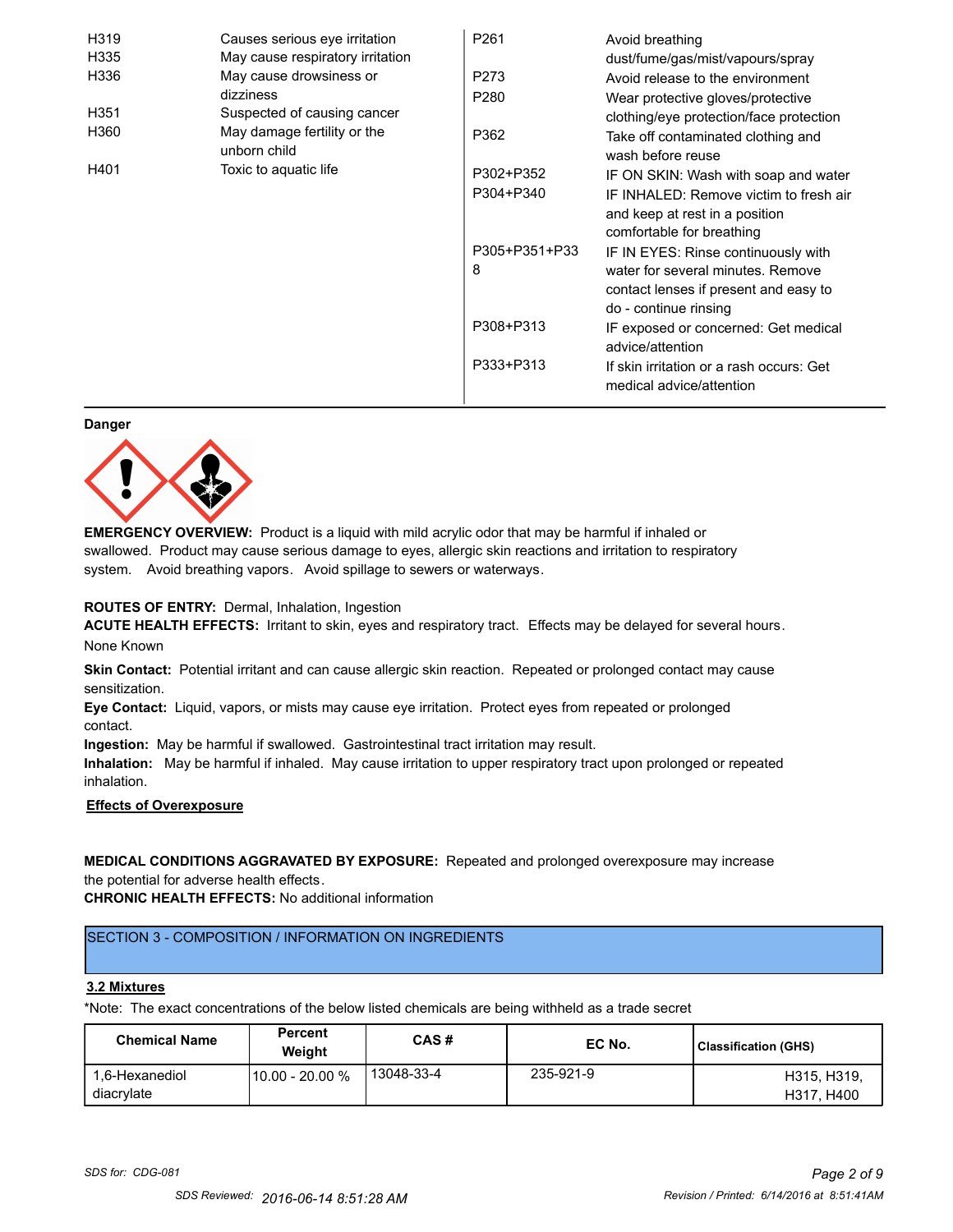| Tripropylene glycol<br>diacrylate               | $5.00 - 10.00 %$ | 42978-66-5 | 256-032-2 | H315, H319,<br>H317, H335 |
|-------------------------------------------------|------------------|------------|-----------|---------------------------|
| Methanone, (1-<br>hydroxycyclohexyl)<br>phenyl- | $11.00 - 5.00 %$ | 947-19-3   |           | H303                      |
| Benzophenone                                    | $10.10 - 1.00 %$ | 119-61-9   |           |                           |

# SECTION 4 - FIRST AID MEASURES

# **4.1 Description of first aid measures**

**INHALATION:** Move subject to fresh air and keep warm. If subject is not breathing, administer artificial respiration. If breathing is difficult, have qualified personnel administer oxygen and get medical attention .

**EYE CONTACT:** Flush the eye and under lids with warm water for 15 minutes. Remove any contact lenses during the flushing. Get immediate medical attention if symptoms persist.

**SKIN CONTACT:** Remove and isolate contaminated clothing and shoes. Remove excess material from skin with clean cloth. Flush skin with running lukewarm water. Wash affected areas using mild soap.

**INGESTION:** If appreciable quantities are swallowed, seek immediate medical attention. Do NOT induce vomiting. Never give anything by mouth to an unconscious person.

# SECTION 5 - FIRE FIGHTING MEASURES

# **5.1 Extinguising Media**

Evacuate area of all non-emergency personell. Firefighters must wear full emergency equipment with self contained breathing apparatus. At elevated temperatures hazardous polymerization may occur causing container rupture and in extreme cases, explosion. Fight fires from upwind and cool intact containers with water spray or stream at maximum range.

# Flash Point: 100 C (212 F)

**FLAMMABLE/EXPLOSIVE LIMITS (Volume % in air):** Not established **EXTINGUISHING METHOD:** Water fog, carbon dioxide (CO2) or dry chemical

# **5.2 Special Hazards arising from the substance or mixture:**

Thermal decomposition can lead to release of irritating gases and vapors

# **5.3 Advice for firefighters**

# **Protective Equipment:**

Wear full emergency equipment with selfcontained breathing apparatus . Refer to Section 8

# **5.4 Additional Information**

 Heating causes a rise in pressue, risk of bursting and combustion Shut off sources of ignition Carbon monoxide and carbon dioxide may form upon combustion

# **OSHA CLASSIFICATION:** Class IIIB Combustible

# SECTION 6 - ACCIDENTAL RELEASE MEASURES

# **6.1 Personal precautions, protective equipment and emergency procedures**

Remove all sources of ignition and ventilate area. Avoid skin and eye contact. Use respiratory protection.

#### **6.2 Environmental precautions**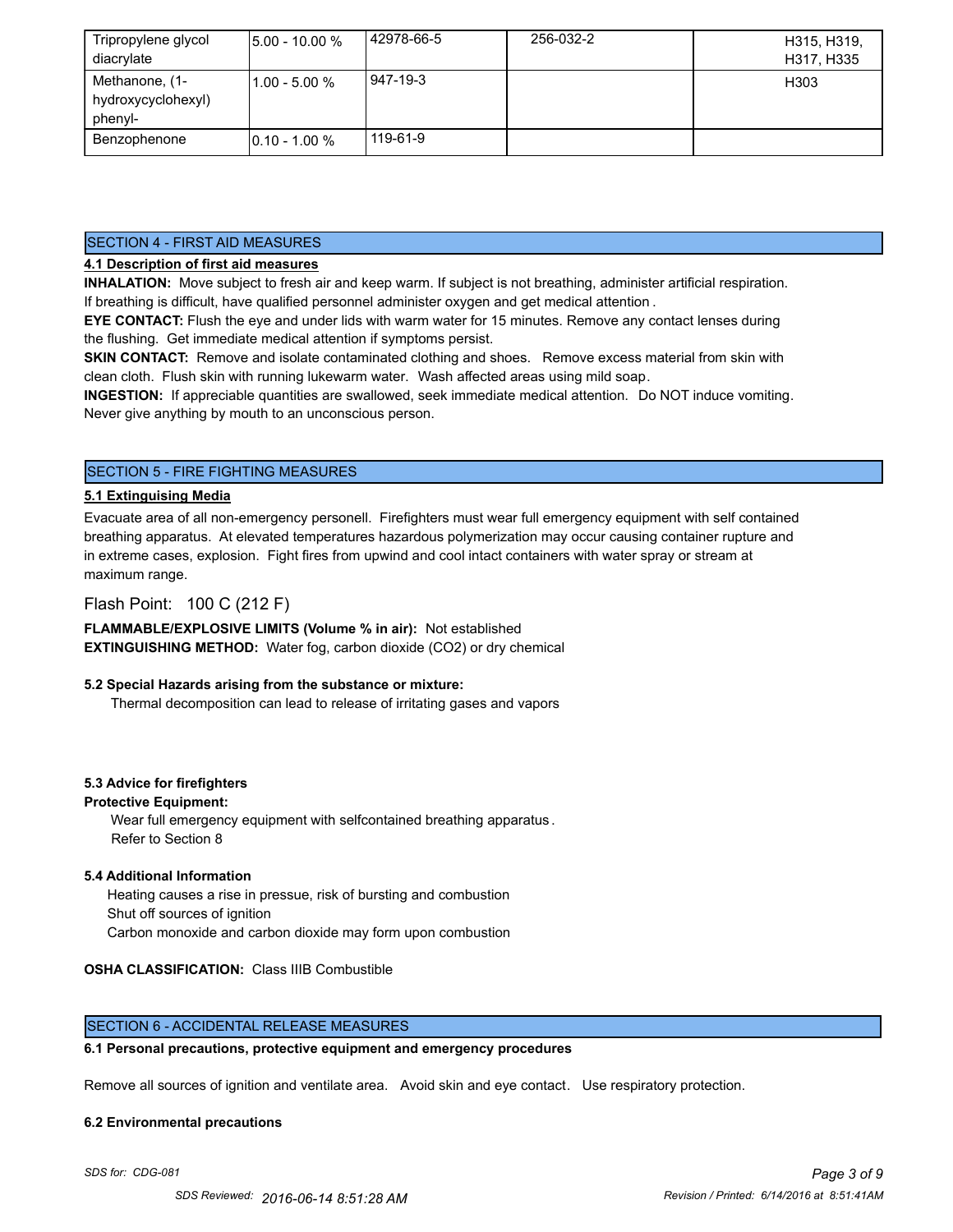Avoid release to the environment. Local authorities should be advised if significant spillages cannot be contained

# **6.3 Methods and materials for containment and cleaning up**

 Absorb with inert materials such as dry clay or sand and place in closed container for disposal as solid waste in accordance with all applicable regulations.

# SECTION 7 - HANDLING AND STORAGE

#### **7.1 Precautions for safe handling**

Avoid any unnecessary contact. Use protective clothing specified in Section 8.

#### **7.2 Conditions for safe storage, including and incompatibilities**

Store away from heat and sunlight to prevent spontaneous polymerization. Store below 90° F (32° C). Protect containers from physical damage. Storage of containers should conform to flammable and combustible liquid regulations.

# **SECTION 8 - EXPOSURE CONTROLS / PERSONAL PROTECTION**

#### **8.1 Control parameters**

#### **Exposure Limits:** Not established for mixture

| <b>Chemical Name / CAS No.</b>                          | <b>OSHA Exposure Limits</b> | <b>ACGIH Exposure Limits</b> | <b>Other Exposure Limits</b> |
|---------------------------------------------------------|-----------------------------|------------------------------|------------------------------|
| 1,6-Hexanediol diacrylate<br>13048-33-4                 |                             |                              |                              |
| Tripropylene glycol<br>diacrylate<br>42978-66-5         |                             |                              |                              |
| Methanone, (1-<br>hydroxycyclohexyl)phenyl-<br>947-19-3 |                             |                              |                              |
| Benzophenone<br>119-61-9                                |                             |                              |                              |

#### **8.2 Exposure Controls**

**VENTILATION:** Provide natural or mechanical ventilation to minimize exposure. If practical, use local mechanical exhaust ventilation at sources of air contamination.

**EYE PROTECTION:** Use splash-proof safety goggles or safety glasses that are ANSI approved to prevent eye contact. Eyewash availability is also recommended.

**HAND PROTECTION:** Use nitrile, butyl or other gloves that are resistant to chemicals in Section 2. Replace immediately if punctured or torn or when a change of appearance (color, elasticity, shape) occurs . A minimum of 0.45mm thick gloves for long duration exposure (up to 4 hours) or mechanical handling activities; single use, disposable gloves for short duration exposures not exceeding 30 minutes or where splashes are likely, are recommended.

**RESPIRATORY PROTECTION:** Use of NIOSH/MSHA approved respirators is recommended where exposure limits may be exceeded. Consult the respirator manufacturer for appropriate type and application. **SKIN PROTECTION:** Protective or disposable outer clothing is recommended.

**Environmental Exposure Controls:** Avoid release to the environment. The product should not be allowed to enter drains, water courses or the soil.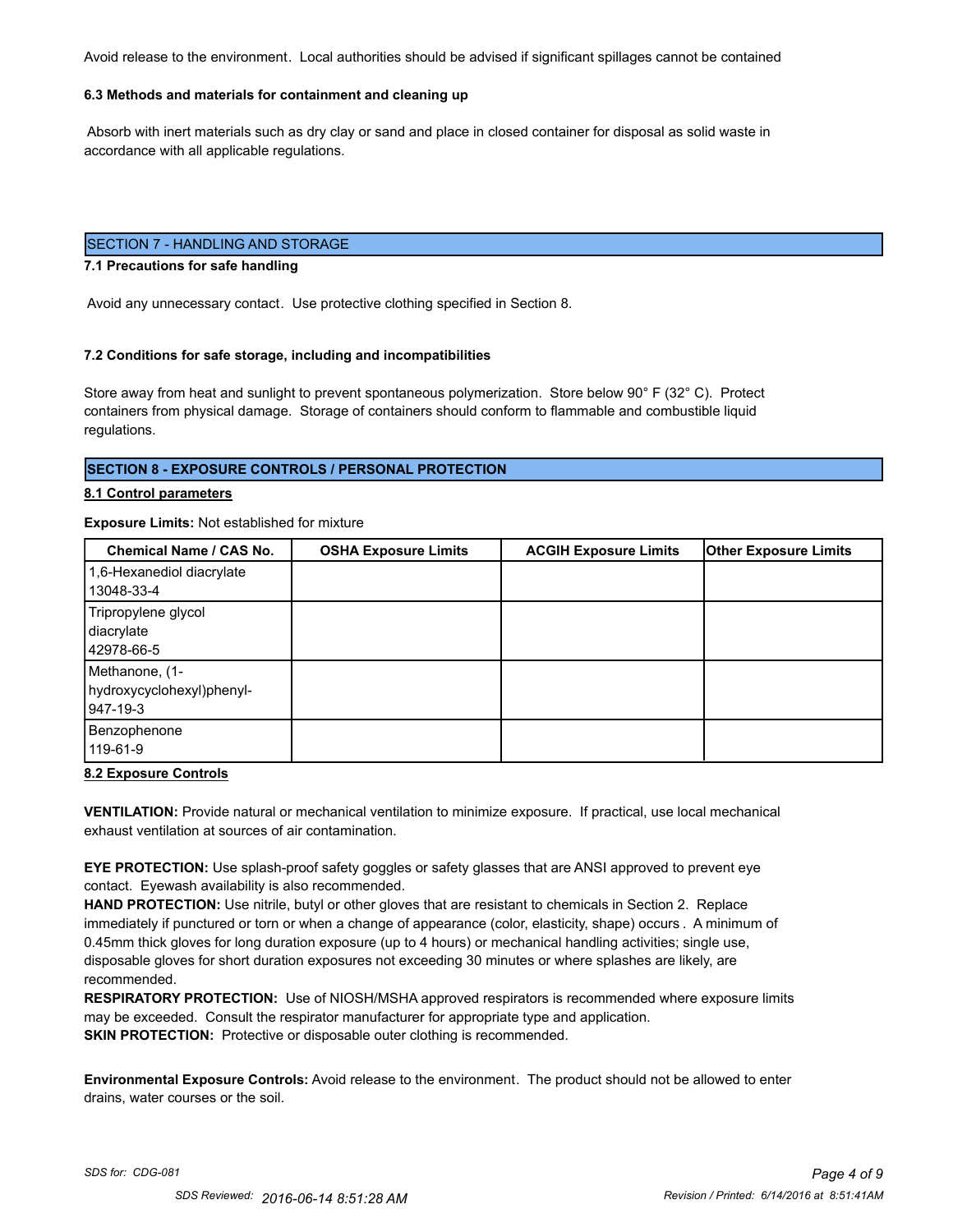# **SECTION 9 - PHYSICAL AND CHEMICAL PROPERTIES**

# **9.1 Information on basic physical and chemical properties**

| Appearance:                      | Liquid with moderate<br>viscosity | Odor:                            | Mild Acrylic odor |
|----------------------------------|-----------------------------------|----------------------------------|-------------------|
| Vapor Pressure:                  | Not Established                   | <b>Vapor Density:</b>            | Heavier than Air  |
| pH:                              | Not Established                   | Formula KG / Gal                 | 4.31              |
| <b>Melting Point:</b>            | Not Available                     | <b>Freezing Point:</b>           | Not Available     |
| Solubility:                      | Not Soluble in Water              | <b>Boiling Range:</b>            | Not Available     |
| <b>Flash Point:</b>              | See section 5.1                   | <b>Evaporation Rate:</b>         | $<$ 1             |
| <b>Flammability:</b>             | See Section 5.4                   | <b>Explosive Limits:</b>         | See Section 5.4   |
| Viscosity:                       | See Certificate of<br>Analysis    | <b>Specific Gravity (SG)</b>     | 1.138             |
| Grams VOC less water:            | $< 1\%$                           | <b>Partition Coefficient</b>     | Not Available     |
| <b>Auto-Ignition Temperature</b> | Not Available                     | <b>Decomposition Temperature</b> | Not Available     |

# **SECTION 10 - REACTIVITY / STABILITY HAZARD DATA**

# **10.1 Reactivity**

#### None known

# **10.2 Chemical Stability**

This material is stable under recommended storage and handling conditions.

# **10.3 Possibility of hazardous reaction**

Under certain conditions (excess temperatures and contamination) hazardous polymerization may occur. Avoid high temperature and contamination with foreign materials.

# **10.4 CONDITIONS TO AVOID:**

Excessive heat, ignition sources and contamination with dirt and other foreign materials.

# **10.5 Incompatible Materials:**

Avoid contamination or inappropriate mixing with strong oxidizing agents, peroxides, strongly caustic materials and metal corrosion products including rust. Do not expose to UV light during storage.

# **10.6 Hazardous decomposition products**

Thermal oxidation or pyrolysis (as in fire) may yield carbon dioxide, carbon monoxide and volatile organic fragments which are flammable, irritating or toxic.

Hazardous polymerization will not occur.

**SECTION 11 - TOXICOLOGICAL INFORMATION**

**Component Toxicity:**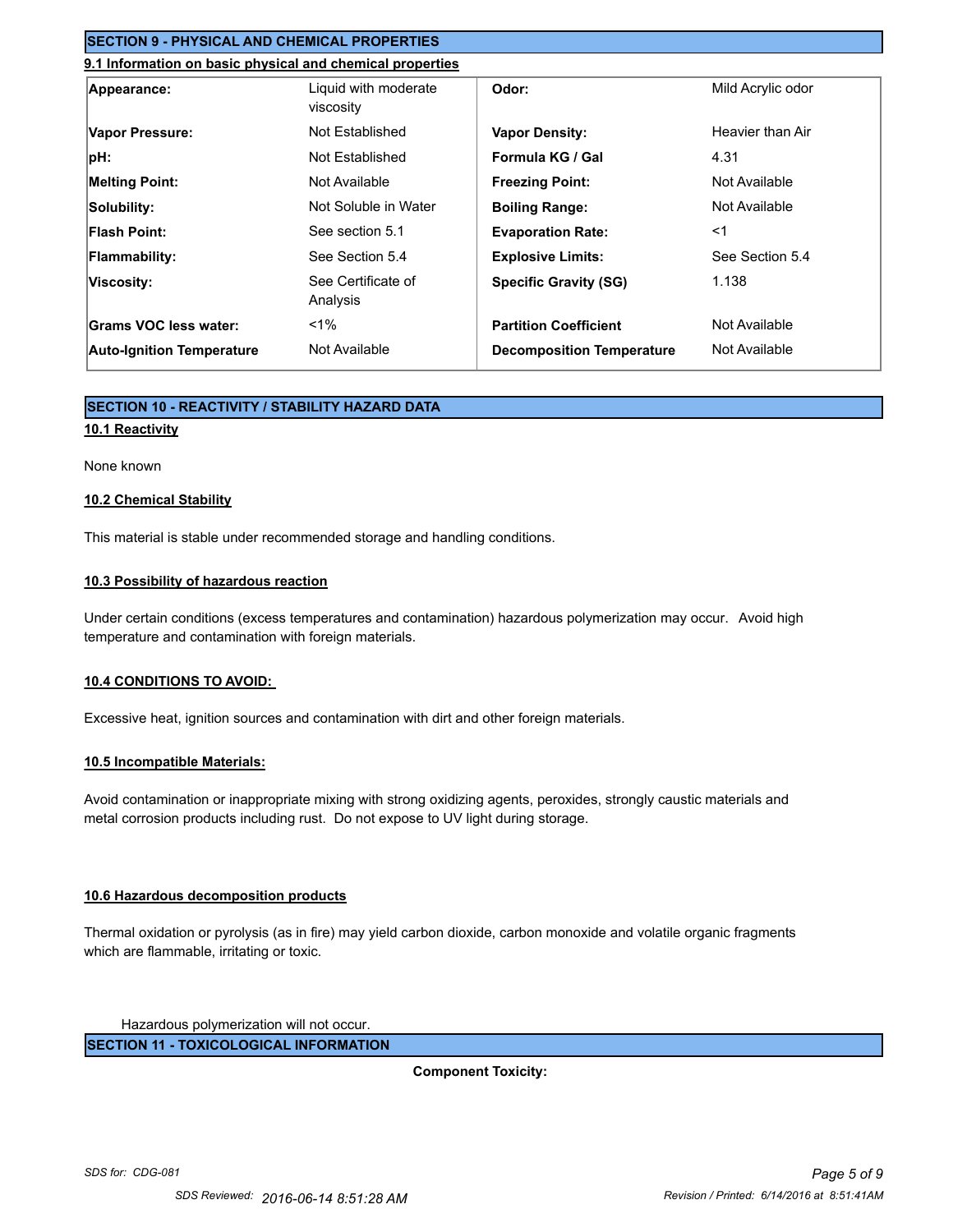| <b>Component Description</b><br>Oral, Dermal, Inhalation<br><b>Toxicity</b>          | Ecotoxocity:                                                                        |
|--------------------------------------------------------------------------------------|-------------------------------------------------------------------------------------|
| 1,6-Hexanediol diacrylate<br>Oral:5.00 g/kg (Rat)<br>Dermal: 3,600.00 µL/kg (Rabbit) | N/A                                                                                 |
| Tripropylene glycol diacrylate<br>Oral:3,000.00 mg/kg (Rat)                          | 48 Hr EC50 Daphnia magna: 88.7 mg/L<br>72 Hr EC50 Desmodesmus subspicatus: >28 mg/L |
| Methanone, (1-hydroxycyclohexyl)phenyl-                                              | N/A                                                                                 |
| Benzophenone<br>Dermal: 3,535.00 mg/kg (Rabbit)                                      | 96 Hr LC50 Pimephales promelas: 13.2 - 15.3 mg/L [flow-through]                     |

**TOXICOLOGICAL DATA:** Slightly Toxic by injestion. Prolonged or repeated exposure may result in sensitization.

**LC50** - No additional information **LD50** - No additional information **MUTAGENICITY:** No additional information **REPRODUCTIVE EFFECTS:** No additional information **CARCINOGENICITY:**

Benzophenone: IARC: Possible human carcinogen OSHA: listed

Carcinogenicity:

# **SECTION 12 - ECOLOGICAL INFORMATION**

# **12.1 Toxicity**

No determination has been made on ecological impact. However, it is recommended to prevent contamination of the environment with this product, i.e. soil, landfills, drains, sewers, surface waters, etc.

# **12.2 Persistence and degradability**

No determination has been made on ecological impact. however, it is highly recommended to prevent contamination of the environment with this product, i.e. soil, landfills, drains, sewers, surface waters, etc

# **12.3 Bioaccumulative potential**

No determination has been made on ecological impact. However, it is highly recommended to prevent contamination of the environment with this product, i.e. soil, landfills, drains, sewers, surface waters, etc.

# **12.4 mobility in soil**

No determination has been made on ecological impact. However, it is highly recommended to prevent contamination of the environment with this product, e.i. soil, landfille, drains, sewers, surface waters, etc.

# **SECTION 13 - DISPOSAL CONSIDERATIONS**

# **13.1 Waste Water methods**

If material becomes a waste, it does not meet the criteria of a hazardous waste as defined under the Resource Conservation and Recovery Act (RCRA) 40 CFR 261 as supplied. Dispose of this material in accordance with all applicable federal, state, provincial, and local laws and regulations.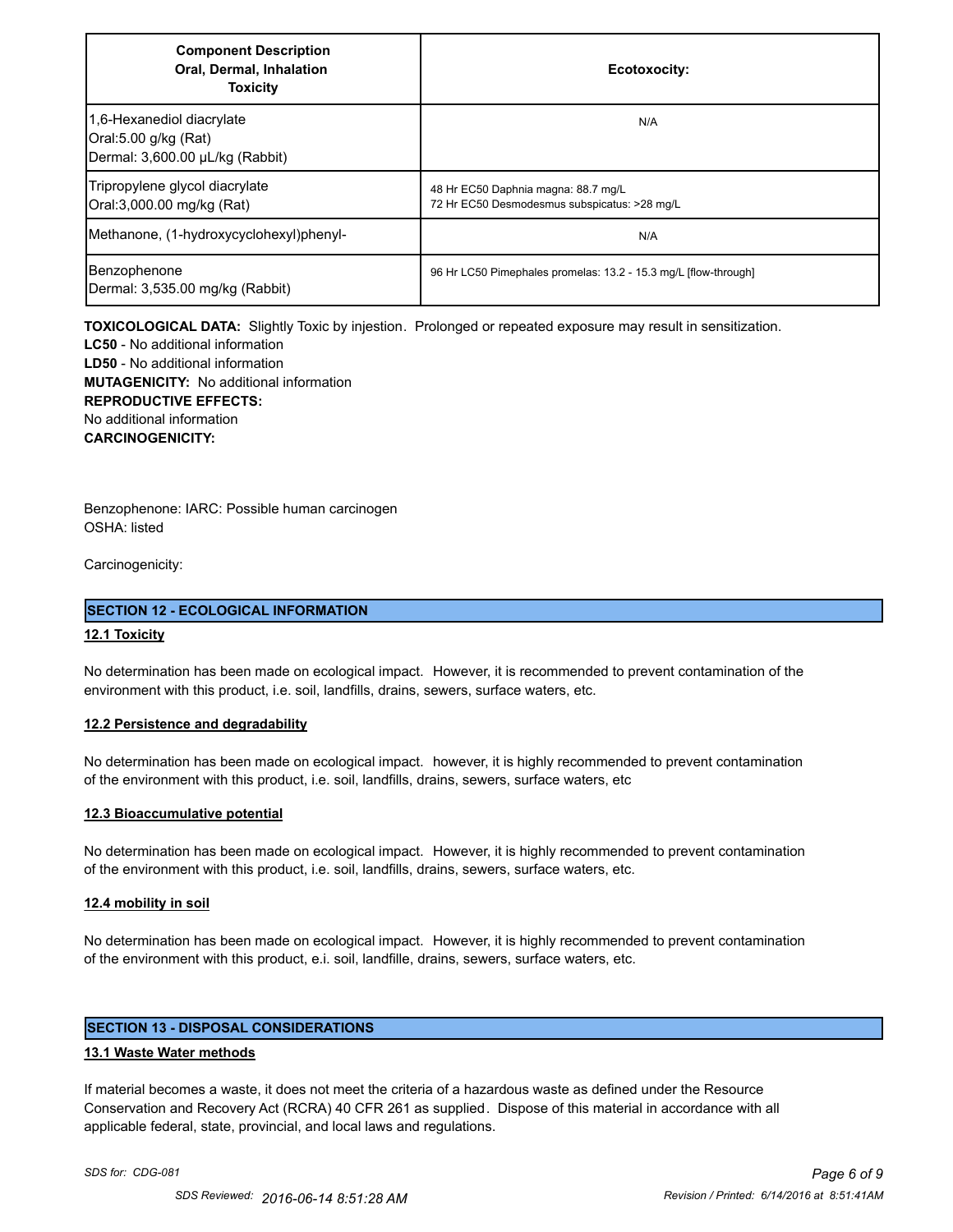# **SECTION 14 - TRANSPORTATION INFORMATION**

Transport this product in accordance with all applicable laws and regulations . This product, as supplied, is not regulated nor classified as a hazardous material/dangerous good by United States Department of Transportation (DOT), the International Civil Aviation Organization (ICAO), the International Maritime Organization (IMO), the Canadian Transportation of Dangerous Goods Act (TDG), or the International Air Transport Association (IATA) .

#### **14.1 UN Number:** Not Applicable

**14.2 UN Proper Shipping Name:** Not Applicable

**14.3 Transport Hazard Class:** Not Applicable **DOT (49 CFR)/IATA/IMDG Hazard Class:** Not Applicable

 **14.4 Packing Group:** Not Applicable

# **SECTION 15 - REGULATORY INFORMATION**

# **15.1 Safety, Health and Environmental regulations / legislation specific for the substance or mixture**

This safety data sheet has been formatted to the best of our ability in accordance to Directive 67/548/EEC or Directive 1999/45EC, American National Standards Institute (ANSI) and contains hazard criteria and all information required by the Canadian Controlled Products Regulation (CPR) in regard to this product.

**Clean Air Act - Ozone Depleting Substances (ODS):** This product and its components do not contain Ozone Depleting Substances.

**Canadian Inventory Status:** Components of this product are currently listed on the Canadian Domestic Substance List (DSL) or the Canadian Non-Domestic Substance List (NDSL).

**Coalition of Northeastern Governors (CONEG):** This product meets the requirements of CONEG pertaining to heavy metals total content of no more than 100 PPM. No heavy metals are added as a part of the formulation, but raw materials may contain residual parts per million as naturally occurring elements.

**European Inventory Status:** Components of this product are listed on the European Inventory of Existing Commercial Substances (EINECS), the European List of Notified Chemical Substances (ELINCS), or are exempt from being listed.

**Food and Drug Administration (FDA) Food Packaging Status:** Components of this product have not been cleared by FDA for use in food packaging and/or other applications as an indirect food additive .

**European Union Directive 2011/65/EC Restriction of Hazardous Substances (RoHS):** This product is in compliance with the requirements of the RoHS2 Directive.

# **California Proposition 65 RTK:**

The following components of this mixture are listed under California Proposition 65: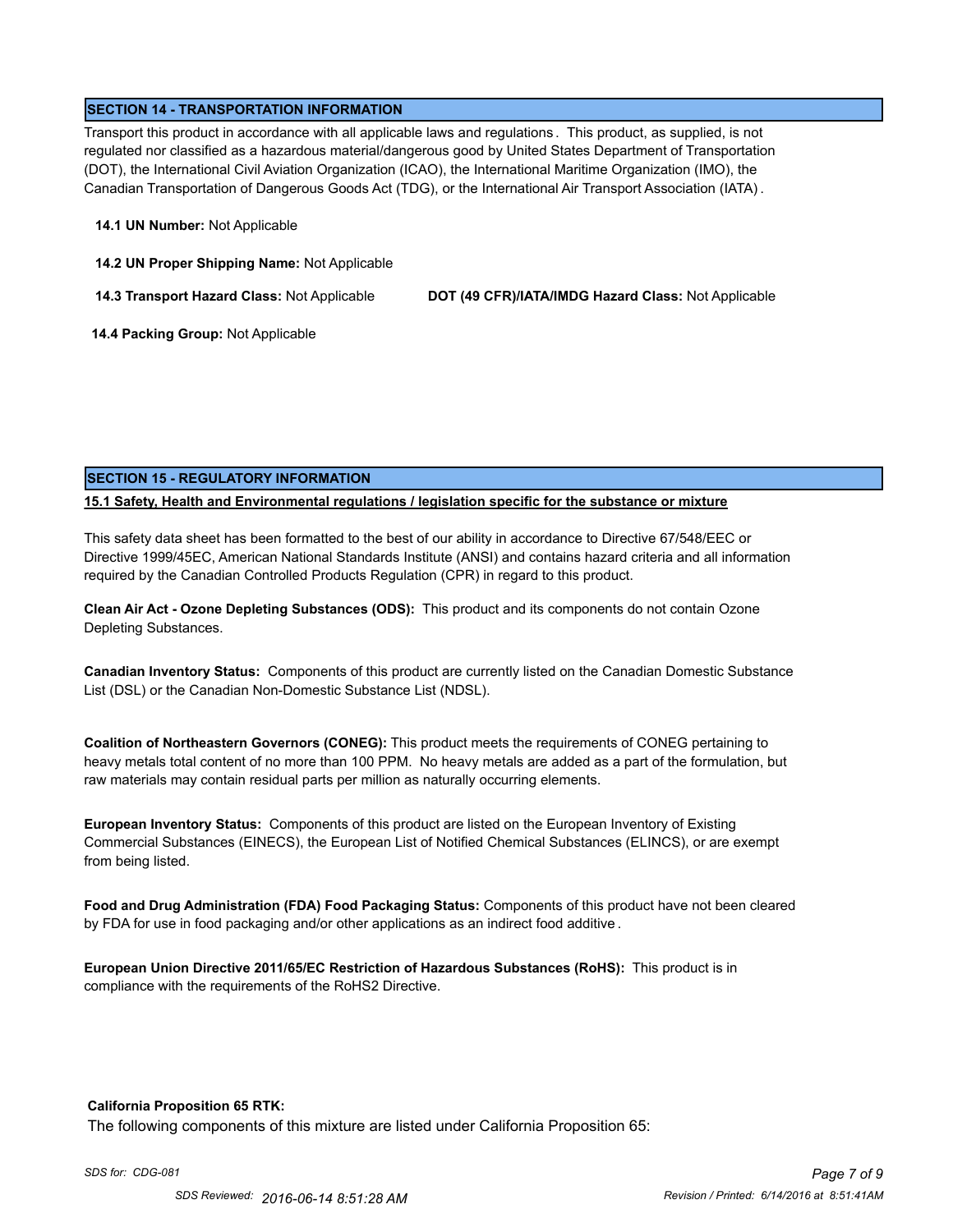Benzophenone 119-61-9 0.1 to 1.0 % Carcinogen

If CAS numbers 13463-67-7 and/or 1333-86-4 are listed they are not supplied in respirable form.

**REACH** : This product is compliant with the registration of the REACH Regulation (EC) No. 1907/2006 as all its components are either excluded, exempt and/or preregistered.

The following Substances of Very High Concern are present (updated December 17, 2015 to review for the 168 SVHC)

- None

- None

#### **Superfund Amendments and Reauthorization Act of 1986 (SARA) Title III: Section 302:**

- None

#### **Superfund Amendments and Reauthorization Act of 1986 (SARA) Title III: SARA 313:**

 This product contains the following components that are regulated under the Toxic Chemical Release Reporting requirements 40 CFR 372:

- None

**Global Inventories:** The components of these products are listed in the following or exempt from listing:

| Europe (EINECS):     | Yes        |
|----------------------|------------|
| USA (TSCA):          | Yes        |
| Canada (DSL):        | <b>Yes</b> |
| Japan (ENCS):        | Yes        |
| Philippines (PICCS): | Yes        |
| China (IECSC):       | Yes        |
| Australia (AICS):    | Yes        |
| Korea (KECI):        | Yes        |
| New Zealand (NZloC): | Yes        |
| Taiwan (ECSI):       | Yes        |
|                      |            |



**HMIS® ratings** are a registered trade and service mark of the National Paint and Coatings Association with the following scale:

\* = Chronic health effect PPE Index

- 4 = Severe Hazard A = Safety Glasses
- $3 =$  Serious Hazard  $B =$  Safety Glasses and Gloves
- 2 = Moderate Hazard C = Safety Glasses, Gloves and Protective Apron
- 
- 1 = Slight Hazard D = Face Shield, Gloves and Protective Apron 0 = Minimal Hazard E = Safety Glasses, Gloves and Respirator
-